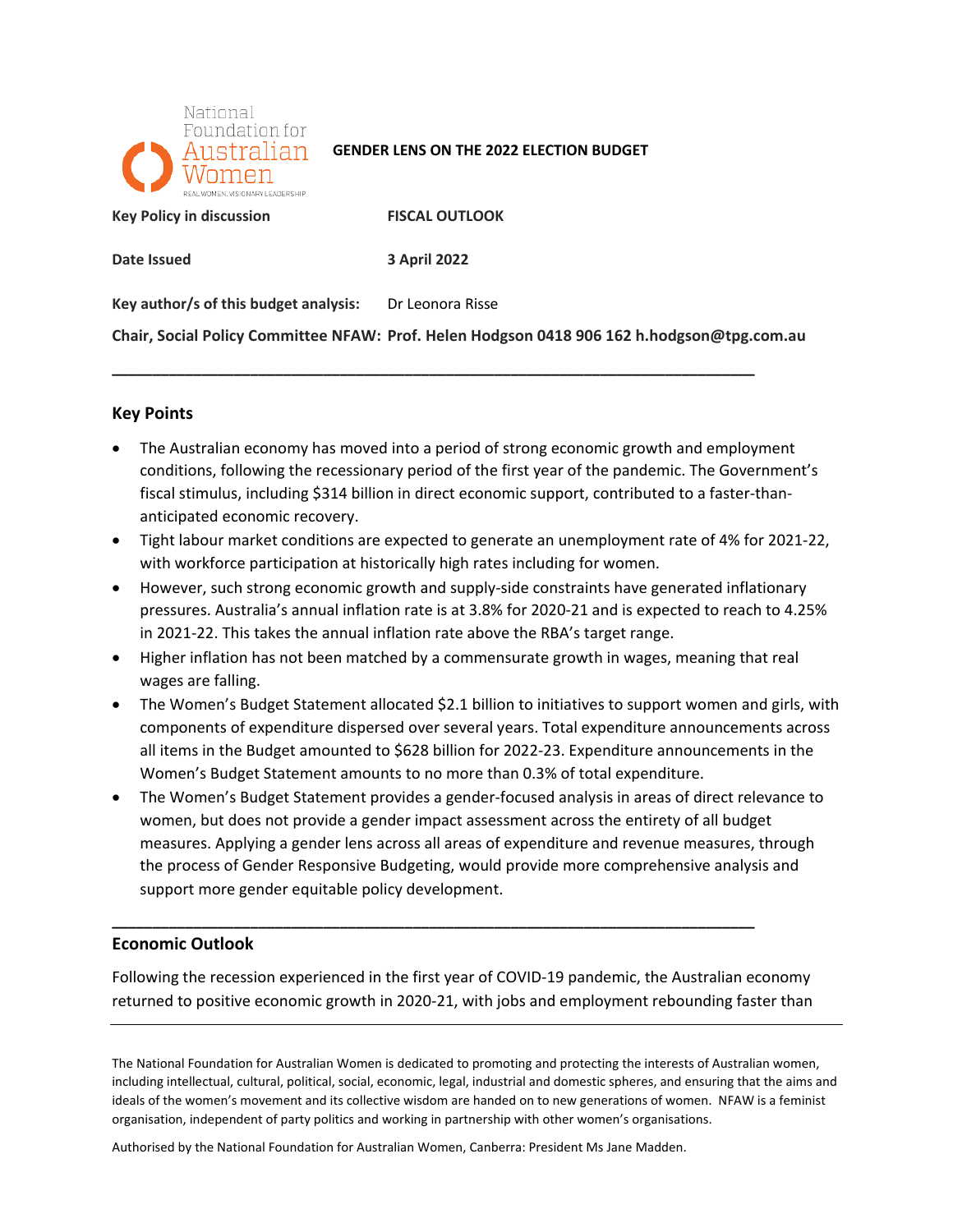anticipated. The large fiscal stimulus the Government's response to the economic shock of the pandemic contributed to this aggregate recovery.

|                          | Outcome | Forecasts |                 |         |         |         |  |
|--------------------------|---------|-----------|-----------------|---------|---------|---------|--|
|                          | 2020-21 | 2021-22   | 2022-23         | 2023-24 | 2024-25 | 2025-26 |  |
| Real GDP (%)             | 1.5     | 41/4      | 31/2            | 21/2    | 21/2    | 21/2    |  |
| Employment (%)           | 6.5     | 23/4      | 11/2            | 11/2    |         |         |  |
| Unemployment rate (%)    | 5.1     | 4         | $3 \frac{3}{4}$ | 33/4    | 33/4    | 4       |  |
| Consumer price index (%) | 3.8     | 41/4      | 3               | 23/4    | 23/4    | 21/2    |  |
| Wage price index (%)     | 1.7     | 23/4      | 31/4            | 31/4    | 31/2    | 31/2    |  |
| Nominal GDP (%)          | 4.4     | 10 3/4    | 1/2             | 3       | 51/4    | 5       |  |

## **Table 1: Major economic parameters(a)**

Source: Budget 2022-23, Budget Paper No. 1, Table 1.1

 wage price index are through the year growth to the June quarter. The unemployment rate is the rate for the June quarter. Source: Notes: (a) Real GDP and Nominal GDP are percentage change on preceding year. The consumer price index, employment, and the ABS Australian National Accounts: National Income, Expenditure and Product; Labour Force, Australia; Wage Price Index, Australia; Consumer Price Index, Australia and Treasury.

 Real GDP grew at 1.5% for 2020-21, with the Budget forecasting annual economic growth to jump to 4.25% for 2021-22, before easing to 3.5% in the following financial year (Table 1).

The unemployment rate of 5.1% recorded in the June quarter of 2021 is forecast come in at 4.0% in the June quarter for 2021-22, and continue to fall further to 3.75% by 2022-23. These unemployment figures are supported by strong participation, including among women. Australia's workforce participation rate reached a record high of 66.4% in February 2022.

 compounded by recent global conflicts, namely the Russian invasion of Ukraine. These combined factors have contributed to Australia's inflation rate, as measure by the percentage change in the Consumer Price Index (CPI) reaching 3.8% in the June quarter for 2020-21. Inflation is forecast to rise further to 4.25% in 2021-22. After several years where Australia's inflation rate sat below the RBA's target range These strong economic conditions have, however, brought inflationary pressures. In addition to the inflationary effects activated by higher aggregate demand, supply disruptions and skill shortages have contributed to higher production costs. The higher costs of critical inputs such as oil have been (defined as between 2% to 3% on average over time), these recent inflationary pressures now take Australia's inflation rate above the target range.

 These stronger economic conditions have not been matched by stronger wage growth. The wage price index has grown at a slower rate than inflation, namely at a rate of 1.7% for the June quarter of 2020-21. This means that growth in wages has been outstripped by growth in average price levels, and real wage growth has been negative.

 than anticipated means that any nominal payment amounts, such as social security payments, that are Across all nominal amounts considered in the Budget, the fact that the inflation rate has been higher *not* indexed to inflation are weaker in real terms.

 The Australian economy has transitioned out of recession and into the upswing phase of the macroeconomic business cycle, where employment opportunities are stronger but the supply side of the economy is under pressure. The effects of the COVID-19 pandemic, including disruptions to labour supply and access to skilled workers, have contributed to supply-side constraints and production pressures.

 reflective of changing macroeconomic conditions in both the domestic and global economy, this The rise in inflation has seen the Budget shift its focus to targeting cost of living pressures. While partly constitutes a shift in economic narrative from the Government compared to its previous fiscal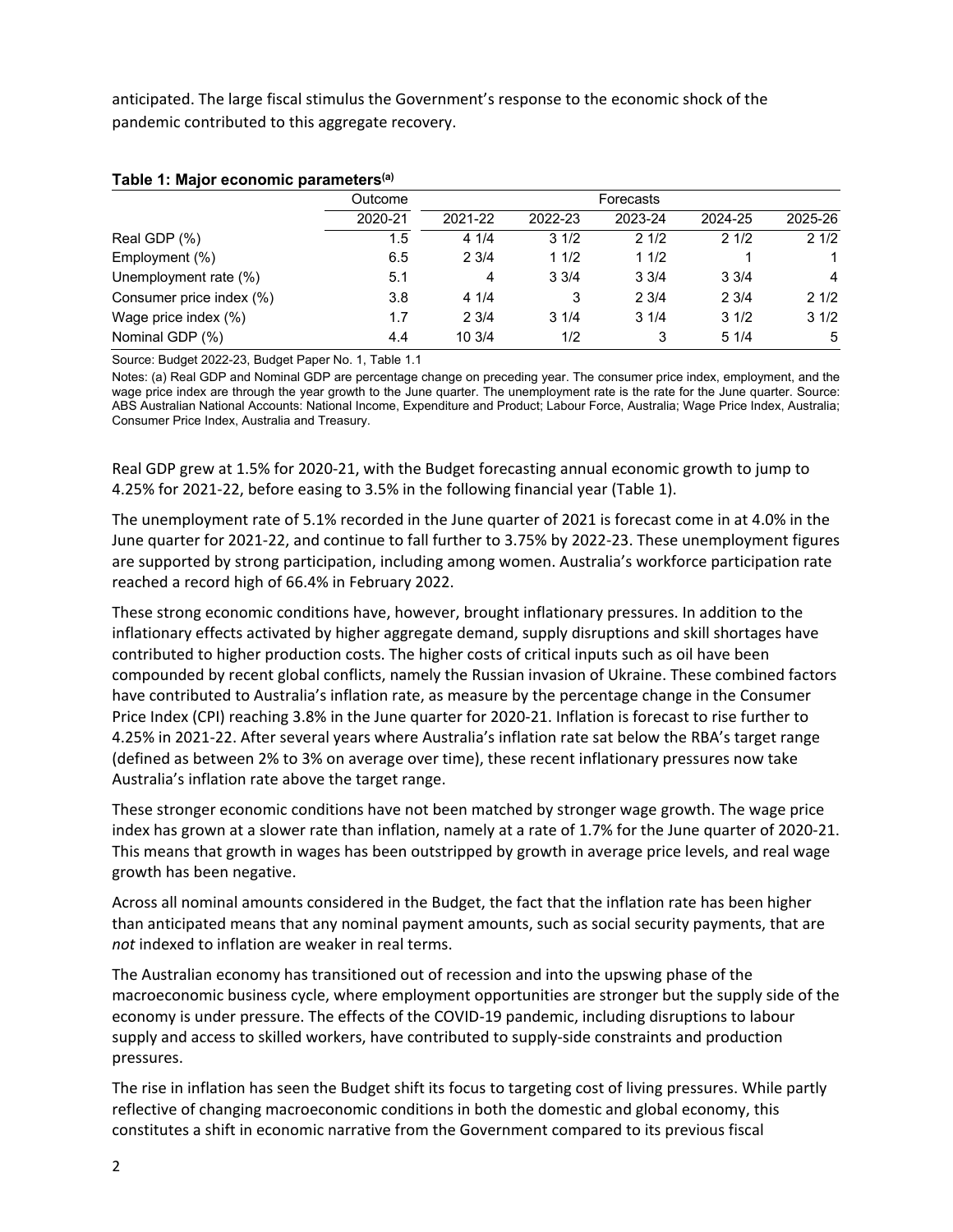statements. In the previous two Budget, fiscal policy was focused on preserving jobs and supporting businesses throughout the disruptions of the pandemic. Prior to the pandemic, the Government's fiscal priority was squarely placed on attaining a budget surplus.

 This Budget also see large increases in expenditure on defence and security. Expenditure on defence, at infrastructure projects, with an additional \$17.9 billion allocated to road, rail and community \$35.8 billion for 2021-22, has now risen to over 2% of GDP. The Budget places heightened focus on domestic manufacturing and digital innovation, and maintains strong investment in physical infrastructure projects across Australia.

 The Budget acknowledges the devastating impact of recent flood events in New South Wales and response, and the Government expects to spend a total of over \$6 billion on disaster relief and recovery. Queensland communities: \$3.6 billion has been allocated to households, businesses and communities in

**\_\_\_\_\_\_\_\_\_\_\_\_\_\_\_\_\_\_\_\_\_\_\_\_\_\_\_\_\_\_\_\_\_\_\_\_\_\_\_\_\_\_\_\_\_\_\_\_\_\_\_\_\_\_\_\_\_\_\_\_\_\_\_\_\_\_\_\_\_\_\_\_\_\_\_\_\_\_** 

# **Budget Aggregates**

Australia's fiscal position has been strengthened by a better-than-expected economic recovery and strong labour market conditions, in combination with higher near-term commodity prices. The Budget reports that these factors have contributed towards an improvement in the underlying cash balance, resulting from upward revision to tax receipts and a reduction in unemployment benefit payments.

GDP. This is projected to fall to the equivalent of 3.5% of GDP in 2021-22. The underlying cash balance for 2020-21 of \$134.2 billion constitutes a deficit equivalent to 6.5% of

 ratio is forecast to rise over the next four years, reaching 33.1% of GDP by 2024-25. Net debt, at \$28.6 billion in 2020-21, constitutes the equivalent of 28.6% of GDP. The net debt-to-GDP

|                            | Actual   | Estimates |         |         |         |         | Projection  |         |
|----------------------------|----------|-----------|---------|---------|---------|---------|-------------|---------|
|                            | 2020-21  | 2021-22   | 2022-23 | 2023-24 | 2024-25 | 2025-26 | Total $(a)$ | 2032-33 |
|                            | \$b      | \$b       | \$b     | \$b     | \$b     | \$b     | \$b         | \$b     |
| Underlying cash<br>balance | $-134.2$ | $-79.8$   | $-78.0$ | $-56.5$ | $-47.1$ | $-43.1$ | $-224.7$    |         |
| Per cent of GDP            | $-6.5$   | $-3.5$    | $-3.4$  | $-2.4$  | $-1.9$  | $-1.6$  |             | $-0.7$  |
| Gross debt (b)             | 817      | 906       | 977     | 1.056   | 1.117   | 1,169   |             |         |
| Per cent of GDP            | 39.5     | 39.5      | 42.5    | 44.6    | 44.9    | 44.7    |             | 40.3    |
| Net debt $(c)$             | 592.2    | 631.5     | 714.9   | 772.1   | 823.3   | 864.7   |             |         |
| Per cent of GDP            | 28.6     | 27.6      | 31.1    | 32.6    | 33.1    | 33.1    |             | 26.9    |

#### **Table 2: Budget aggregates**

Source: Budget 2022-23, Budget Paper No. 1, Table 1.2

 Notes: (a) Total is equal to the sum of amounts from 2022-23 to 2025-26. (b) Gross debt measures the face value of Australian Government Securities (AGS) on issue. (c) Net debt is the sum of interest bearing liabilities (which includes AGS on issue measured at market value) less the sum of selected financial assets (cash and deposits, advances paid and investments, loans and placements).

#### **A focus on women**

 To place a gender lens across these aggregate economic metrics, Table 3 presents key labour market indicators disaggregated by gender.

**\_\_\_\_\_\_\_\_\_\_\_\_\_\_\_\_\_\_\_\_\_\_\_\_\_\_\_\_\_\_\_\_\_\_\_\_\_\_\_\_\_\_\_\_\_\_\_\_\_\_\_\_\_\_\_\_\_\_\_\_\_\_\_\_\_\_\_\_\_\_\_\_\_\_\_\_\_\_** 

 been more volatile and generally fluctuates more than men's. While men's unemployment rate has Across these labour market indicators, a key observation is that women's labour force attachment has